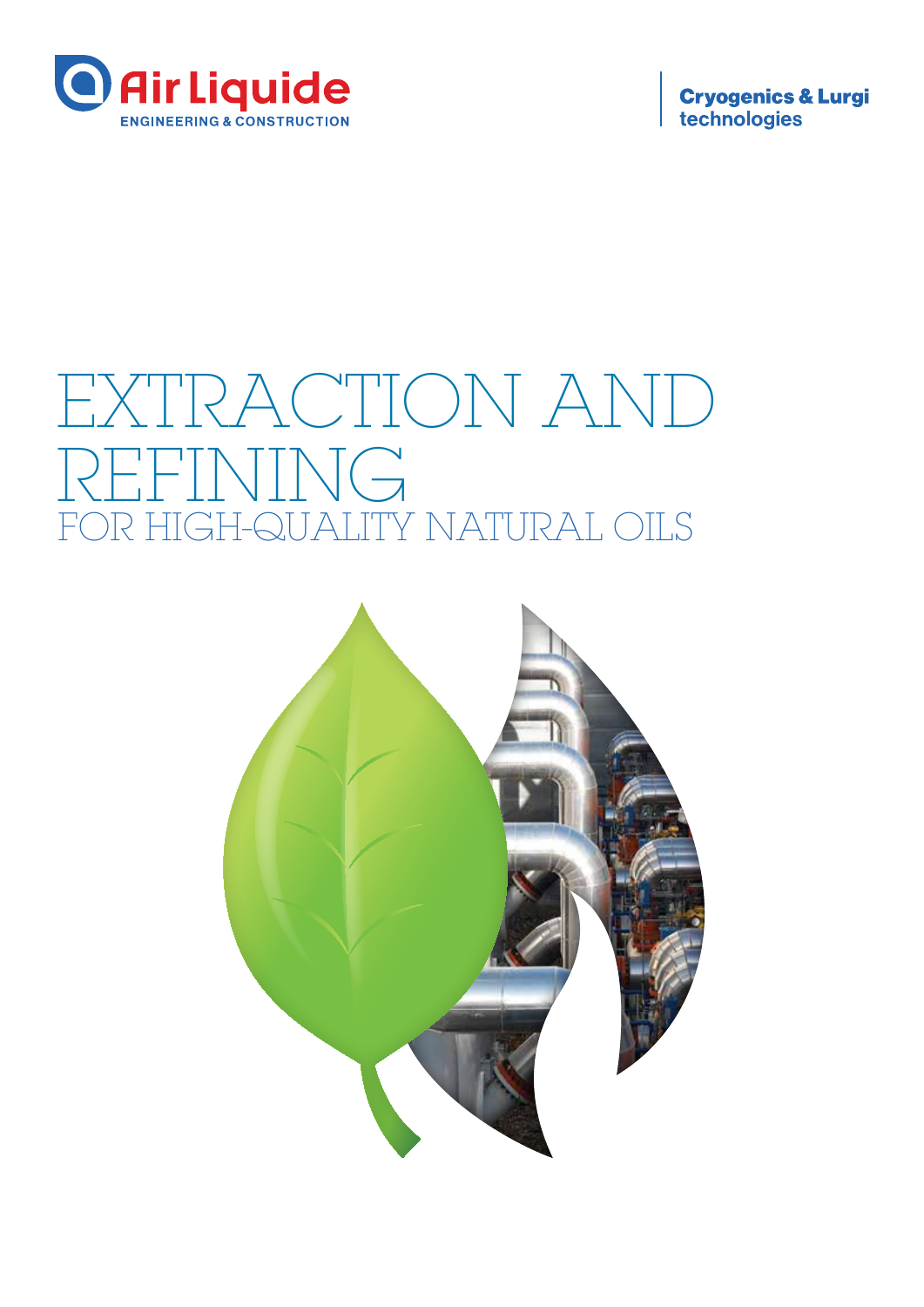### Air Liquide Group

#### The world leader in gases, technologies and services for Industry and Health

Air Liquide is present in 80 countries with approximately 65,000 employees and serves more than 3 million customers and patients. Oxygen, nitrogen and hydrogen are essential small molecules for life, matter and energy. They embody Air Liquide's scientific territory and have been at the core of the company's activities since its creation in 1902.

Air Liquide's ambition is to lead its industry, deliver long term performance and contribute to sustainability.

### Air Liquide Engineering & Construction

#### A technology partner of choice

Air Liquide Engineering & Construction builds the Group's production units (mainly air gas separation and hydrogen production units) and provides external customers with efficient, sustainable, customized technology and process solutions.

Our core expertise in industrial gas, energy conversion and gas purification, enables customers to optimize natural resources.

We cover the entire project life-cycle:

license engineering services / proprietary equipment, high-end engineering & design capabilities, project management & execution services. In addition we also offer efficient customer services through our worldwide set-up.

As a technology partner, customers benefit from our research and development to achieve energy transition goals.

#### Our full suite of technologies

- Liquefied Natural Gas
- Cryogenics
- Hydrogen
- Syngas
- Petrochemicals
- Natural Gas Treatment
- Sulfur
	- Standard Plants
	- Oleochemicals

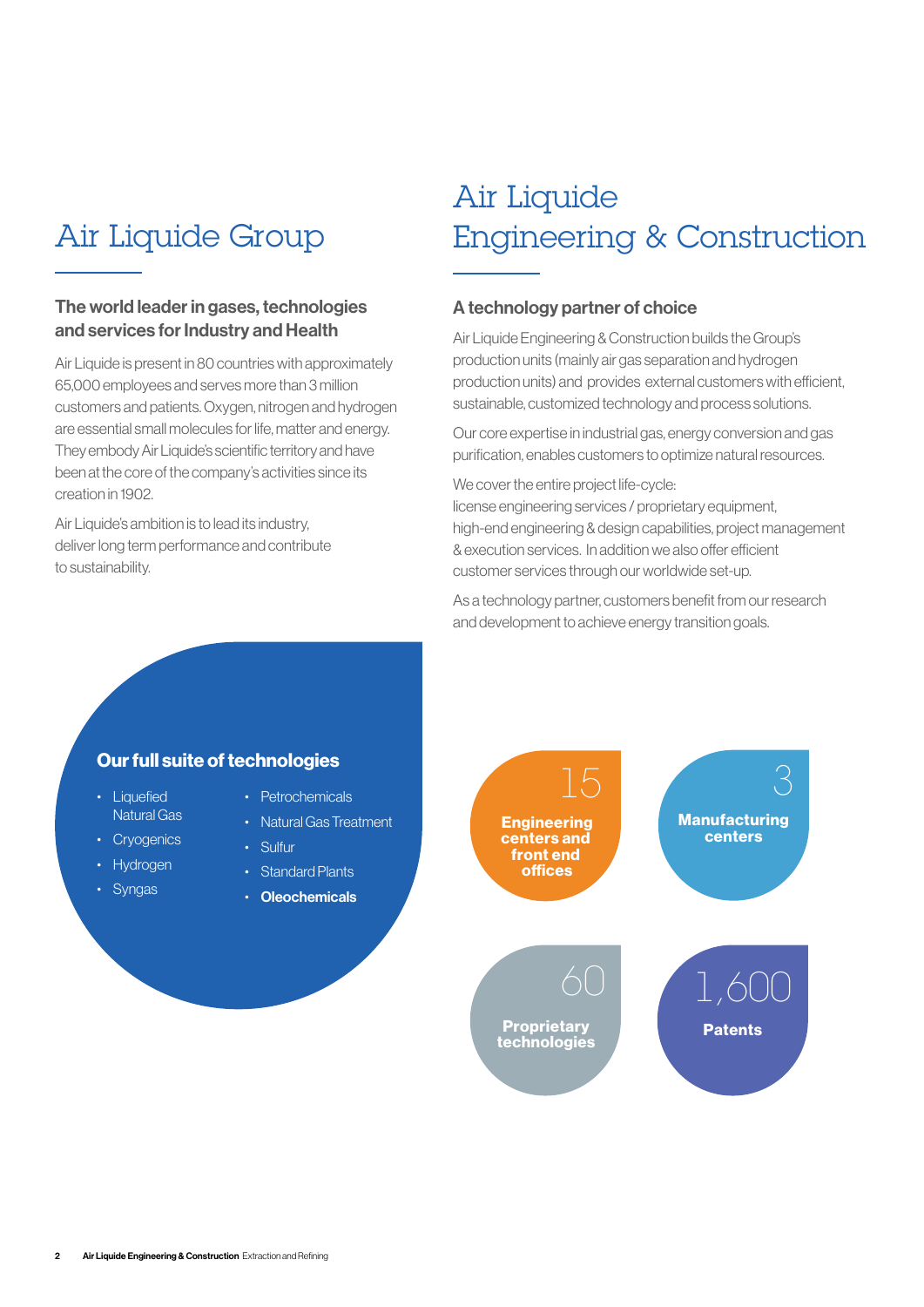# Innovative design and expert execution

#### We deliver entire plants or single components

Air Liquide Engineering & Construction, through its proprietary Lurgi technologies, offers the solutions for extraction and refining tailored to your needs in terms of capacity, feedstock variety and mix. Our plants are easy to operate and integrate seamlessly with your existing equipment. They provide greater flexibility, as well as accommodating a wide range of feedstocks to produce a variety of high quality edible oils that are low in trans fatty acids.

We can combine extraction and refining technologies to create an end-to-end system.

All equipment that we provide is designed and manufactured to the highest standards, rendering it reliable and extremely cost-effective. Operating costs are reduced through lower equipment maintenance and optimal utilities consumption. In addition to improving your environmental footprint, the efficiency of our technologies allows you to maximize your output.

#### Our commitment is to helping you produce the purest edible oils at the lowest cost

Our project teams will help guide you in selecting the plant or processes that will enhance your business. Our expertise will ensure delivery, installation and operation within the shortest available time.

> In 2007, Air Liquide acquired Lurgi Group and with it decades of development in oil and fats processing technologies. This is reflected in our extensive portfolio of proprietary technologies known for their efficiency and reliability.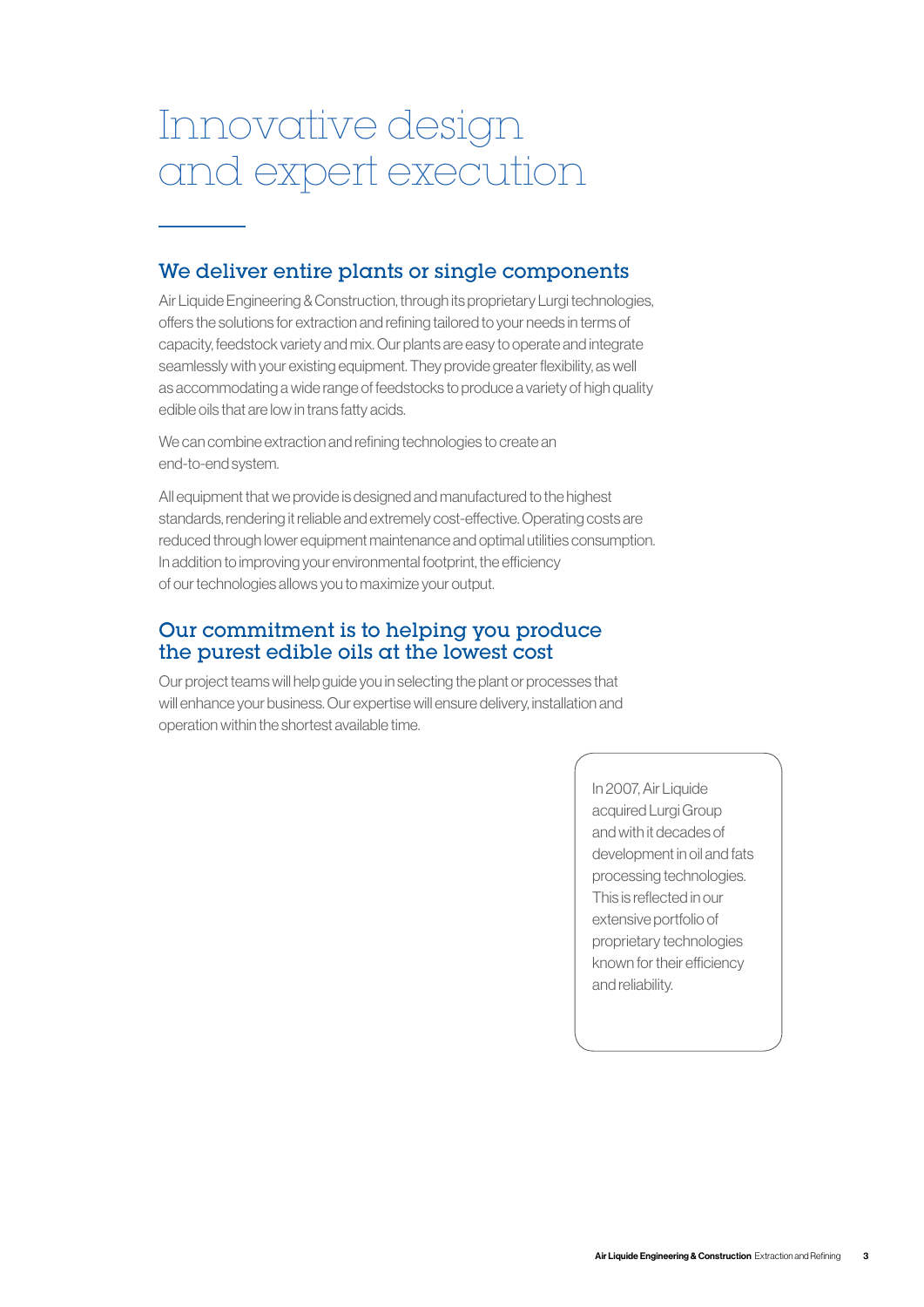### Extraction & Refining Technologies

# Natural oils

### Flexible, adaptable, affordable technologies

Our cutting-edge technology lines for seed crushing, pressing and oil extraction, oil refining and downstream processing support diverse renewable natural oil-bearing feedstocks. These produce quality edible oils as well as those for personal care and pharmaceutical products, biodiesel and a variety of oleochemicals.

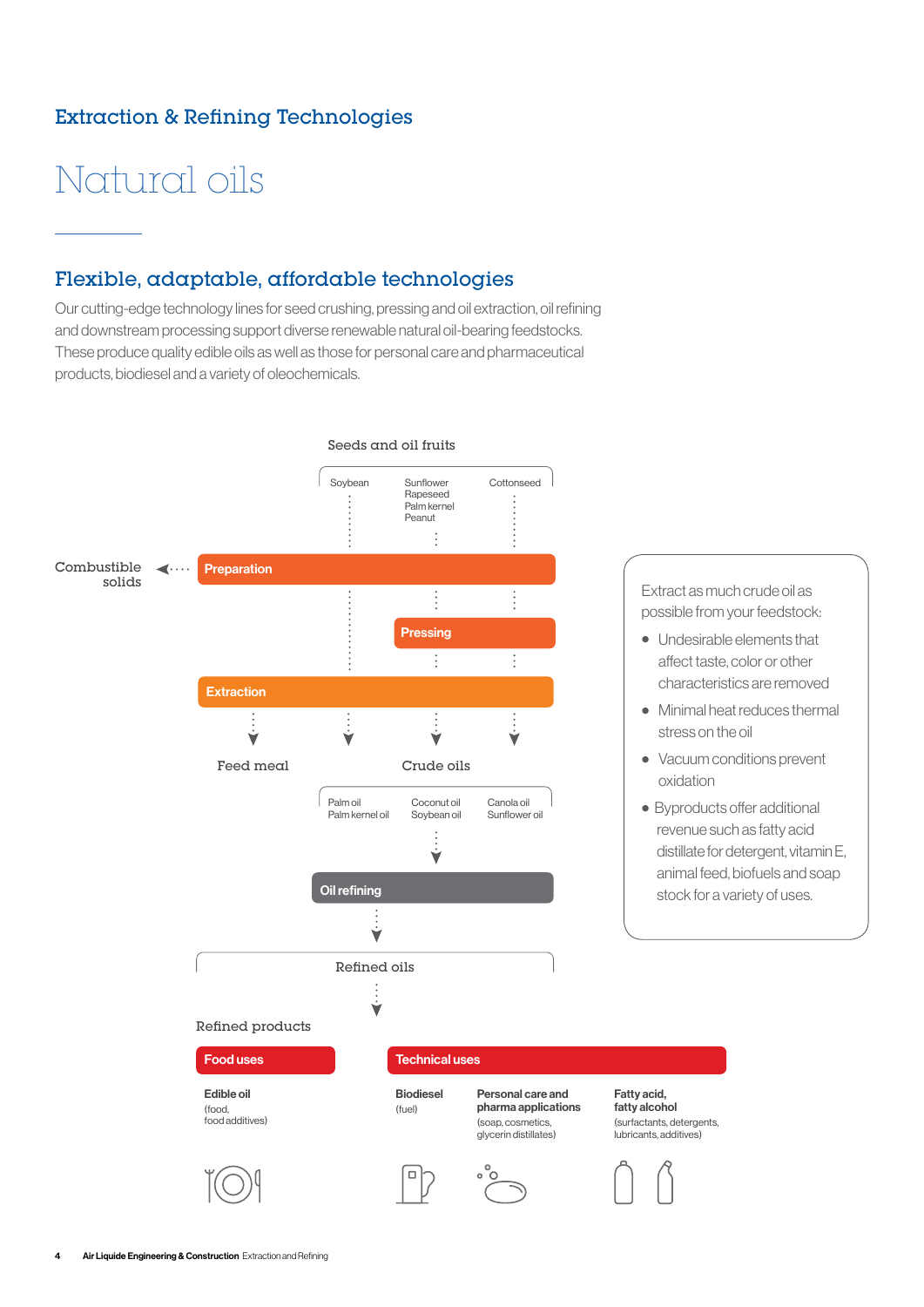

### State of the art

Depending on the feedsotck and the desired final product, Lurgi extraction technology features adaptable parameters such as bed height, percolation rate and soaking time, for a maximized throughput. A single extractor can handle a variety of feedstocks.

#### Complete integration

We deliver individual process steps that integrate seamlessly into your existing equipment or complete plants.

Our extractors can be combined with a pre-pressing plant or an expander. They can be integrated into oil refining processes, as well.

You can go from raw product to refined end product through a single strand.

This technology was patented in 1949. We have built over 300 extraction plants worldwide in small, medium and large scale.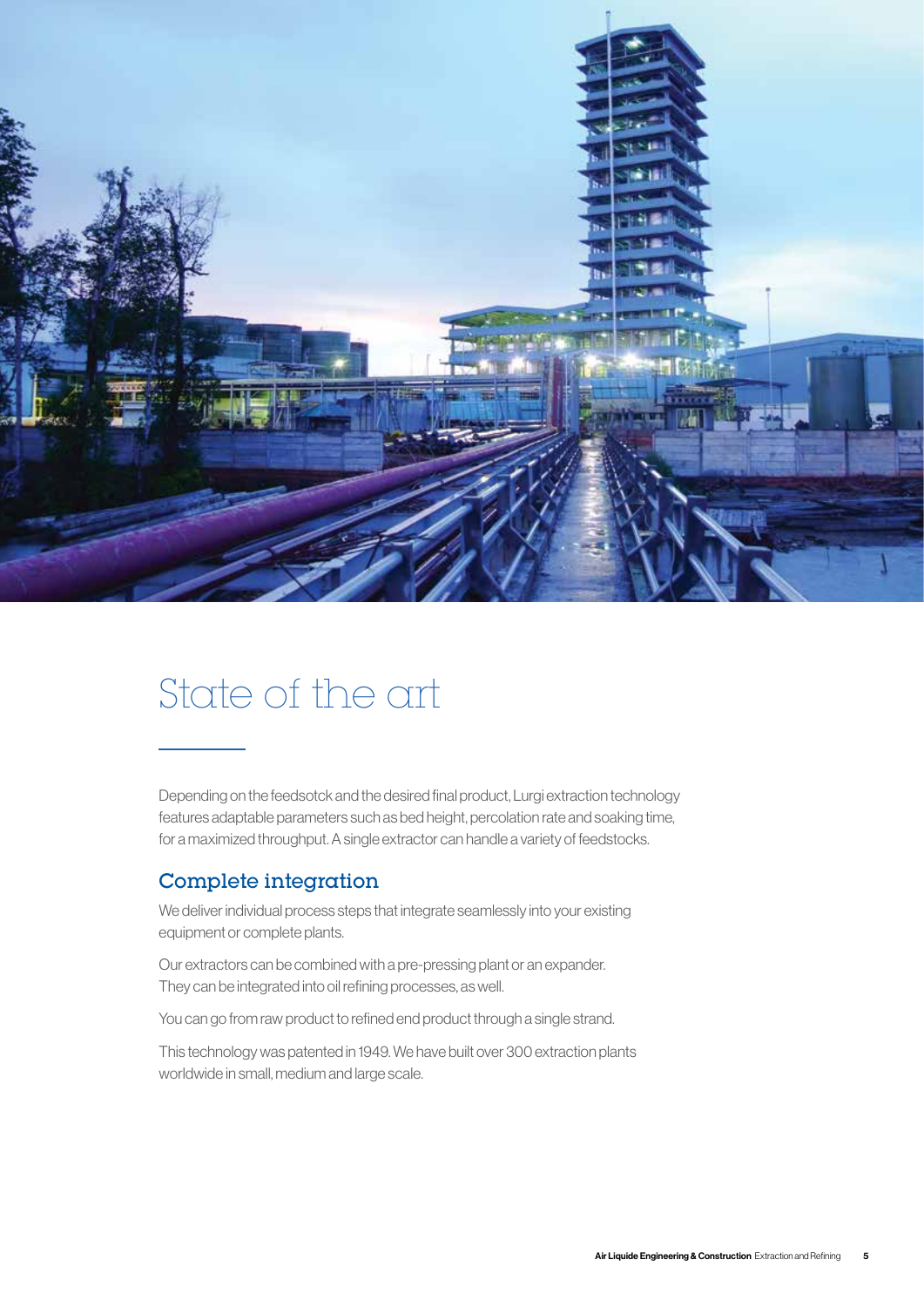#### Extraction

# Lurgi Multi-seed Sliding Cell Extractor

#### Superior equipment for superior results

The sliding Cell Extractor is at the heart of the extraction plant. It produces crude edible oils that can be used in food applications after refining. Based on seed crushing and solvent extraction, the process can be applied to a wide range of feedstocks, without modifying the internals of the extractor.

The Lurgi extractor has superior processing efficiency in oil extraction from all forms of flakes, expanded shape, cakes, leaving least possible oil residue. The drive sprocket and chain are designed with C45 material and operate at low speed with hydraulic pack. The equipment is thus almost maintenance-free.

The meal contained in enclosed buckets above the fixed screen plates provides full miscella soaking and percolation for a maximum extraction effect.

### Our innovative proprietary solution offers these benefits

- Oil seeds move along a continuous series of cells on roller rails across upper and lower stationary screen plates.
- Low height of the shallow extractor bed ensures large contact area between solvent and flakes and optimum percolation.
- Complete counter-current operation of solvent or miscella and flakes.
- Double-bed improves extraction efficiency by re-distribution of meal during change of direction.
- Drainage zone design provides low solvent carry-over into extracted meal.
- Screen plate clogging eliminated with V-profile design.
- A desolventizer toaster unit can be integrated to remove excess solvent.

The unit is compact and easily transported and assembled.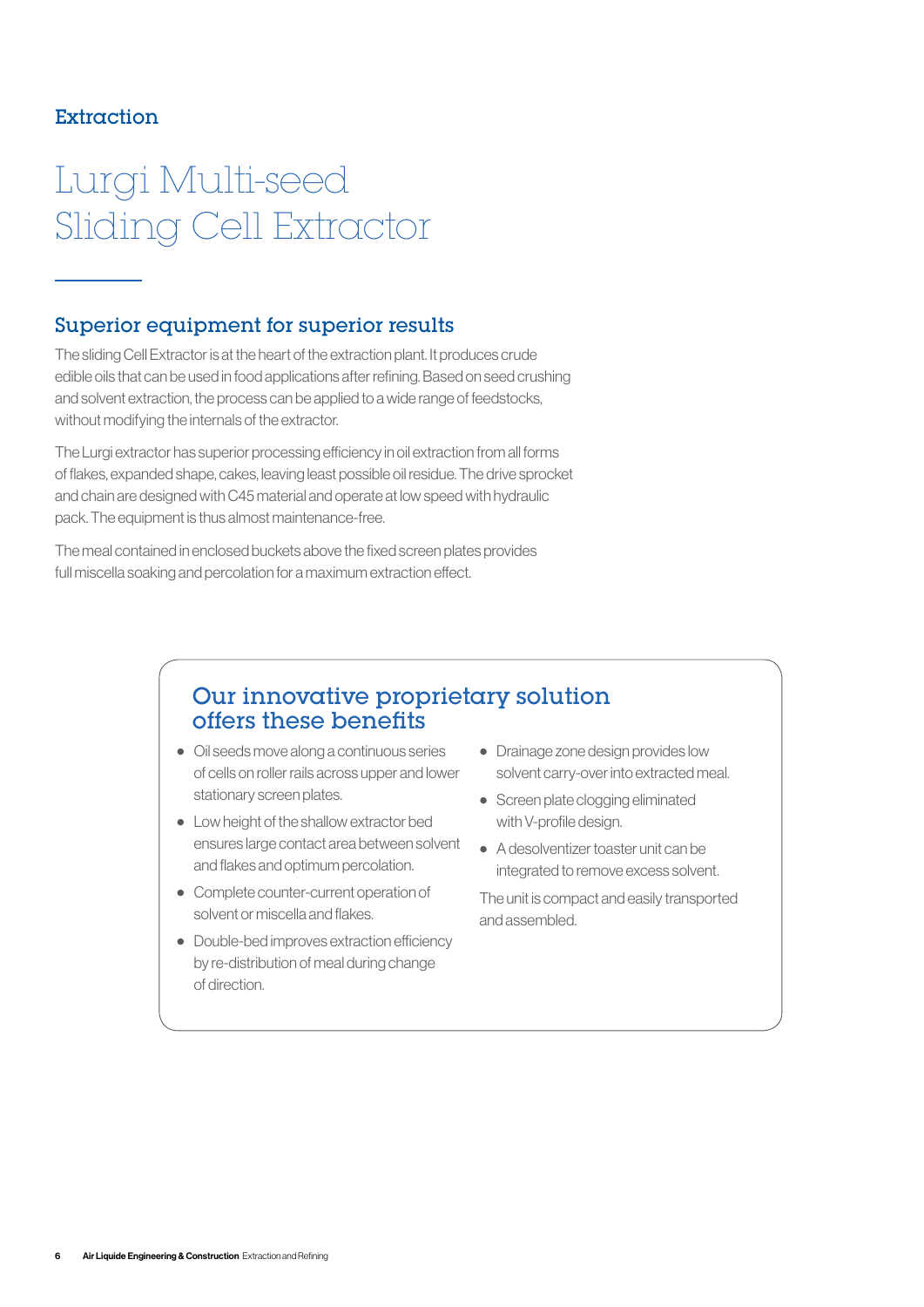



Lurgi multi-seed Sliding Cell Extractor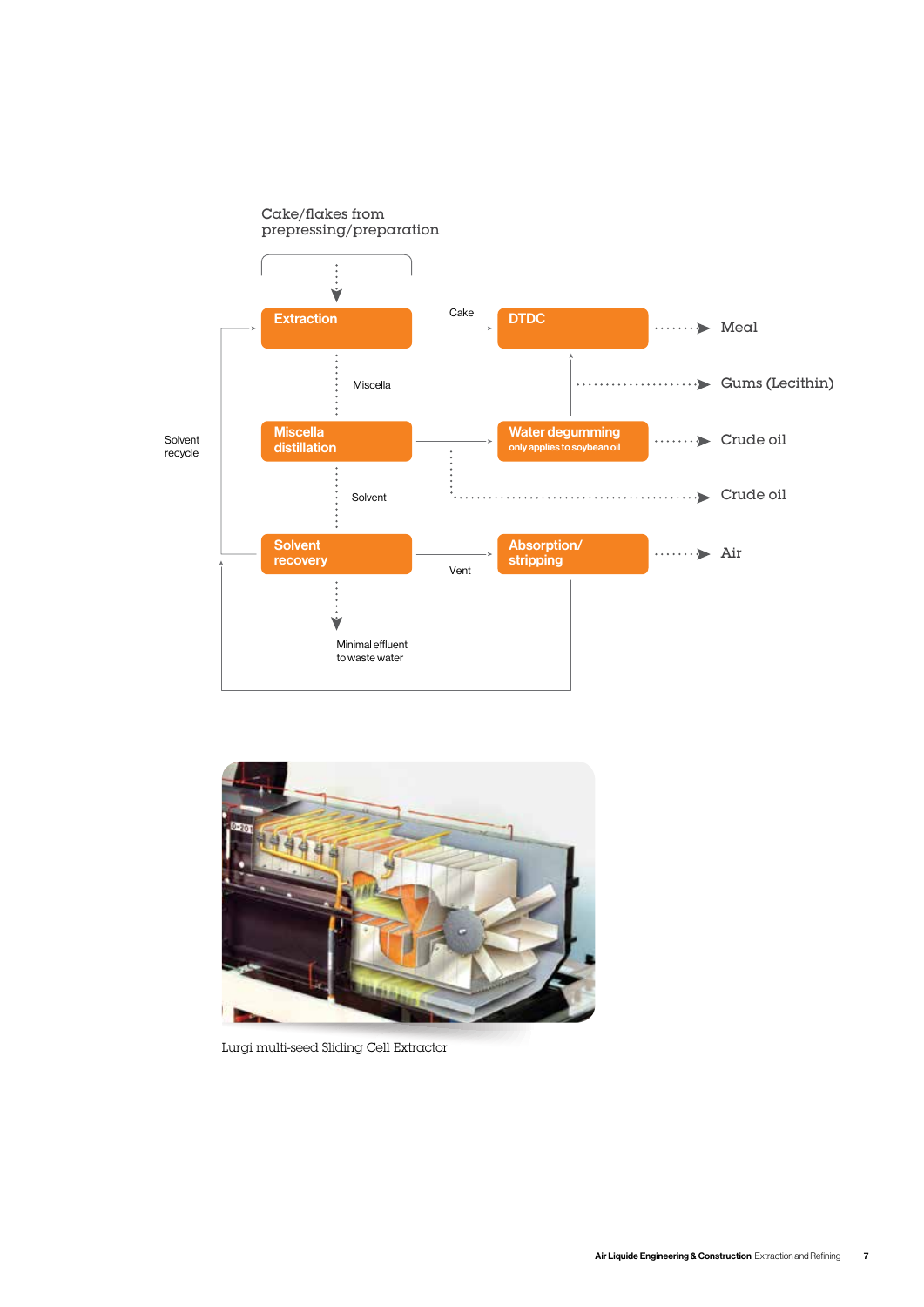# Desolventizer Toaster Drier Cooler (DTDC) with Pre-Desolventising

The DTDC is Lurgi designed for superb energy transfer and high vapor velocity for efficient toasting.

This stripping effect removes meal hexane content to 200ppm or even less.

The DTDC is robust in design. The internal agitators go through heat treatment and maintain efficiency over time. This enhances meal swiping for optimized surface contact. All moving components are designed to maximize operating life.

A PRE-D stage, able to reduce solvent content in wet meal from 30 – 35% to 28% with indirect steam and flashing.

Steam saving up to 20% when compared with conventional DT – System.

 Reduce live steam load in Toasting Stage and optimize DT design.

- **B Effective steam stripping** of hexane traces in meal with high velocity toaster vapor.
- C Dryer/Cooler stage, high velocity air stream prevents meal short circuit and removes excess meal moistures and temperatures.
- **D Auxiliary drive motor** with 4-stage reduction gearbox for longer life span and reduced electrical consumption.

**Extremely low maintenance cost.** 



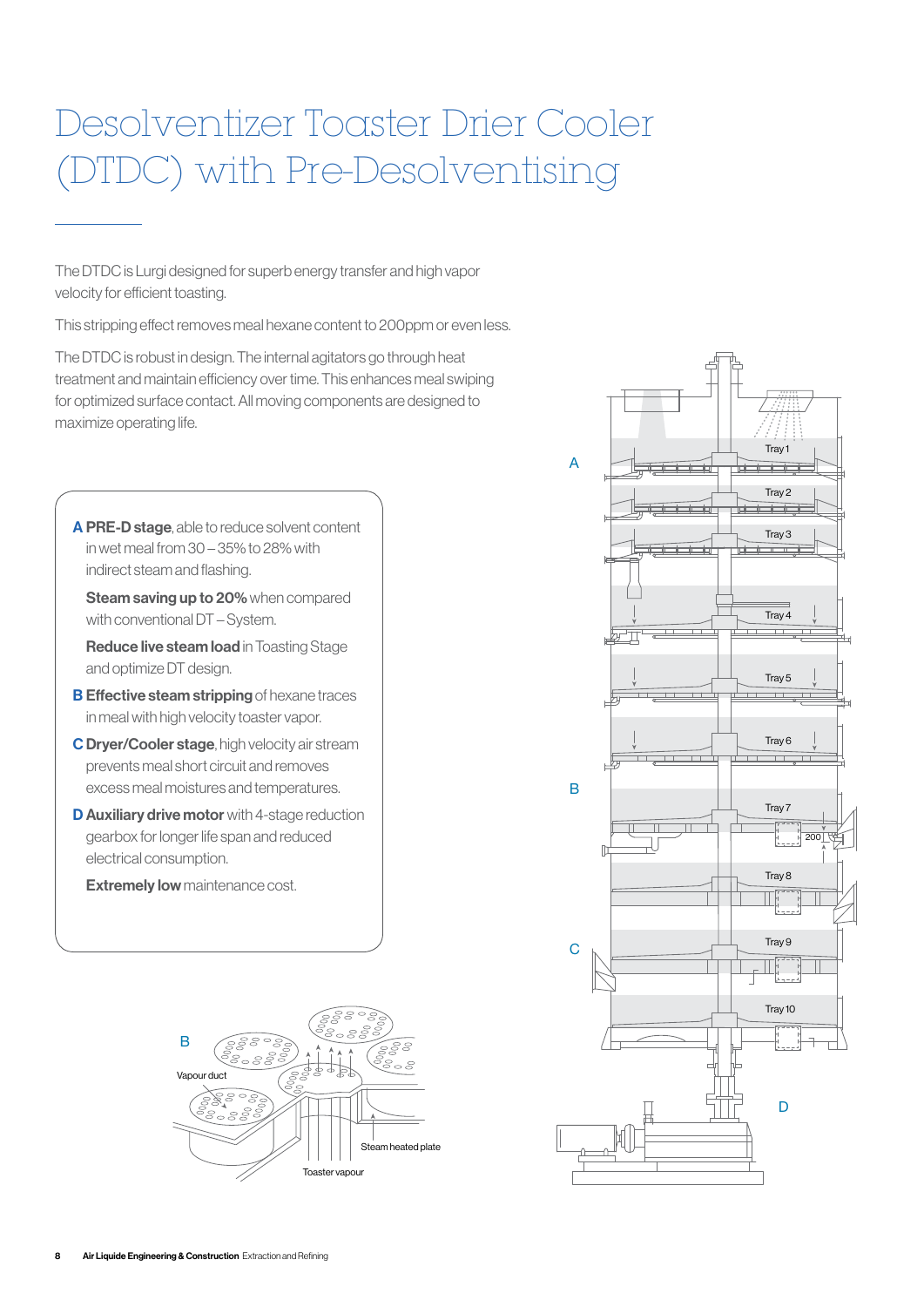# Falling Film Evaporator

Lurgi know-how in designing Falling Film evaporator achieves up to 90% oil concentration.

This highly efficient evaporator reduces steam consumption in second stage evaporation and generates less water waste.

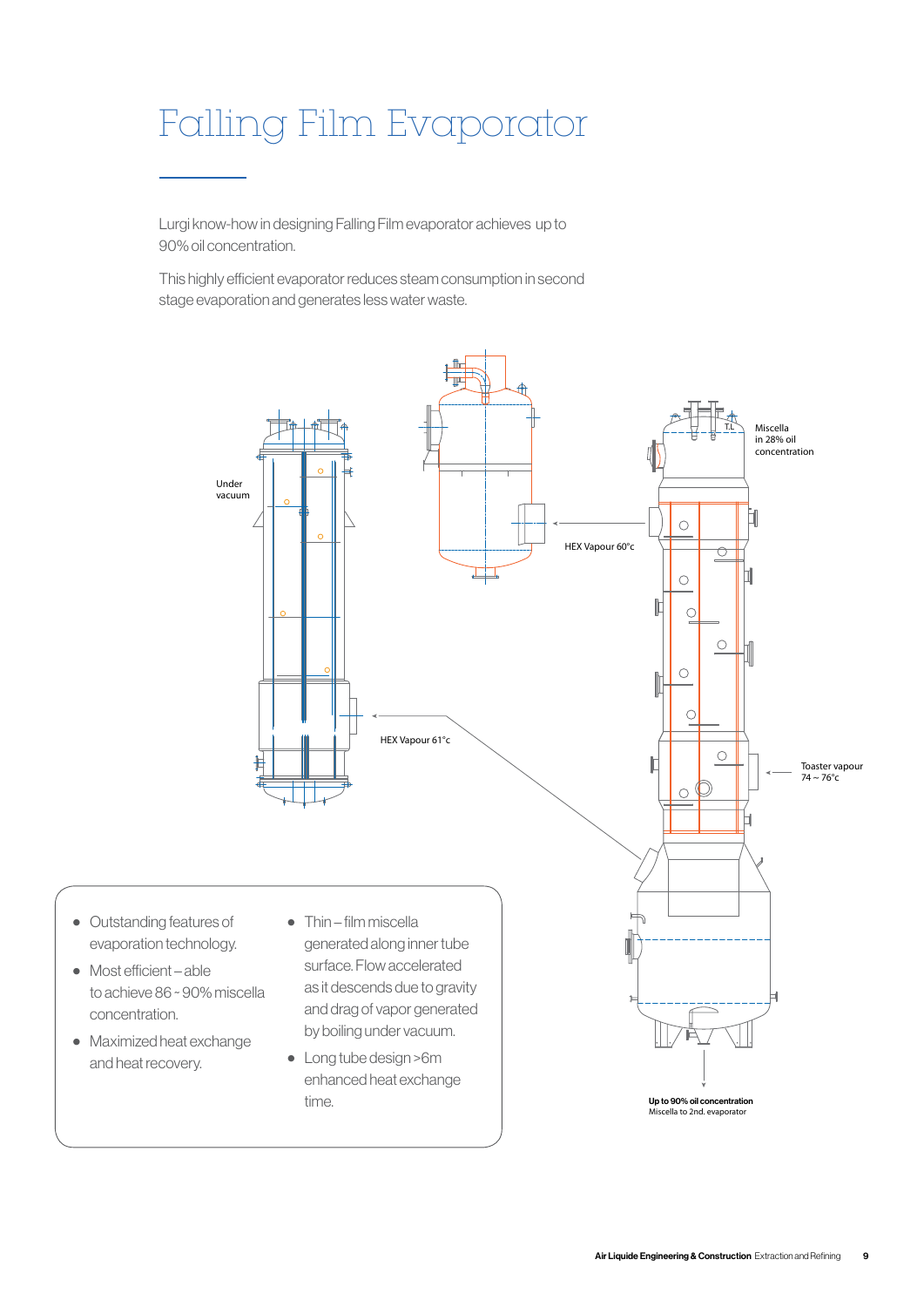

#### Refining

### For stabilized oils at the highest purity

After extraction, the oil may contain undesired components that could have an effect on the taste, color or smell of the final product. The refining process is designed to effectively eliminate these components and create oil that is suitable for a variety of downstream applications.

Lurgi refining technologies consistently produce stabilized oils at highest purity. They are designed for a broad range of feedstocks and provide both chemical or physical refining capability. Single process steps can be configured to optimize your production of quality oils.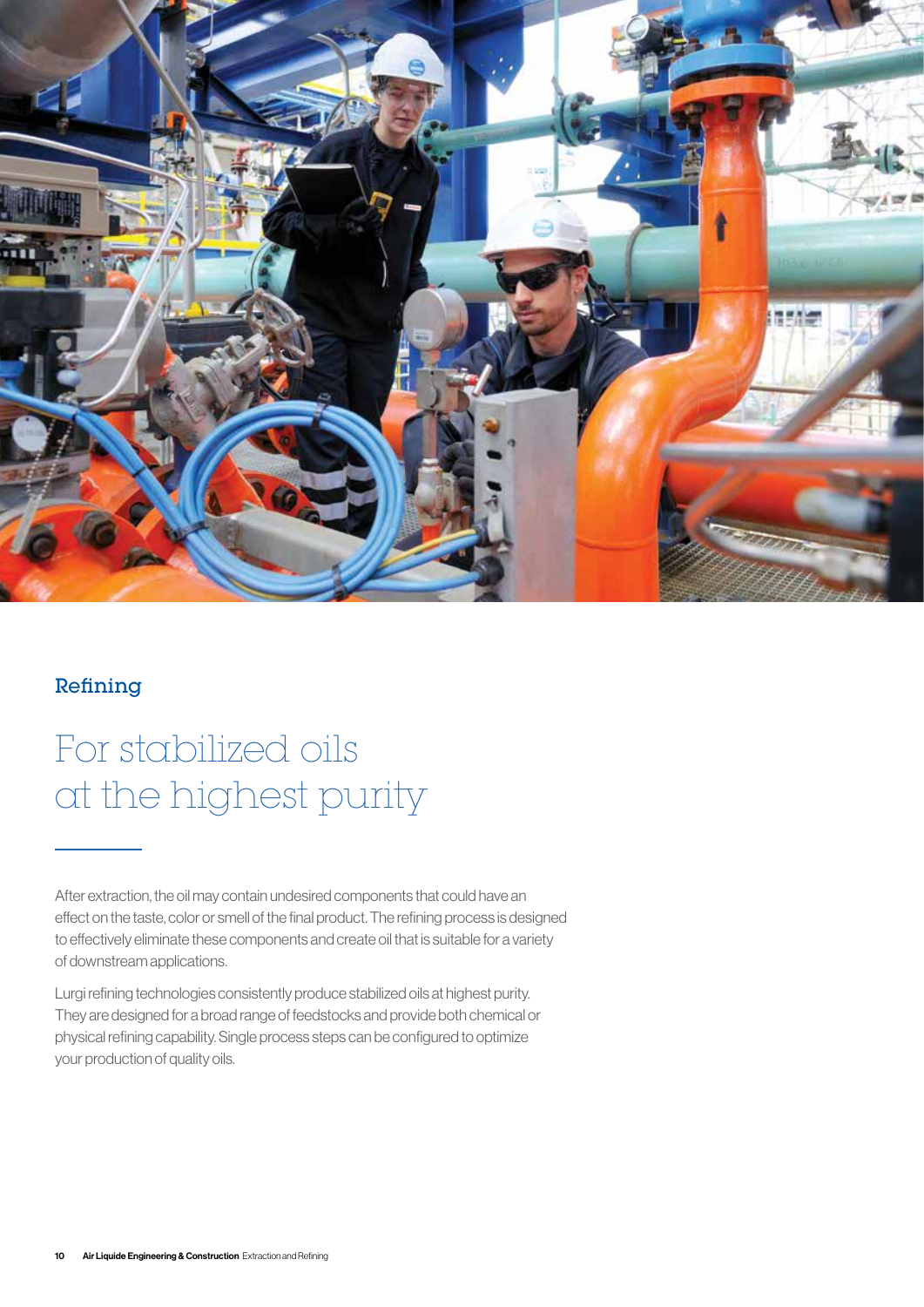Our offering includes two routes for oil refinement: chemical refining for oils and fats with low ffa content, and physical refining for oils and fats with high ffa content.



### Our refining technologies provide

- Continuous bleaching under vacuum to prevent oxidation using mild food-grade acid and natural soils inhibits oil degradation.
- Continuous winterization allows wax crystals to form and be easily separated, lowering the wax content of the oil. This offers easier filtration, lower viscosity and minimal oil loss prior to filtration.
- Continuous deodorizing under ideal vacuum conditions removes free fatty acids and undesirable odors and flavors.
- Options of an integrated vacuum system with chill water surface condensing or even ice condensing are energy saving and minimize waste.
- The deodorizing section processes single batches of oil in semi-continuous mode for ease of charging different kinds of feed oils without interrupting production.
- Continuous deacidification through carrier steam distillation removes unwanted free fatty acids. Ideal vacuum conditions ensure no oxidation for superior quality oils.
- Batch hydrogenation when you require different melting points through full or partial hydrogenation. This is an extremely efficient and cost effective technology that removes nickel catalyst. The filtration process sequence is fully automated.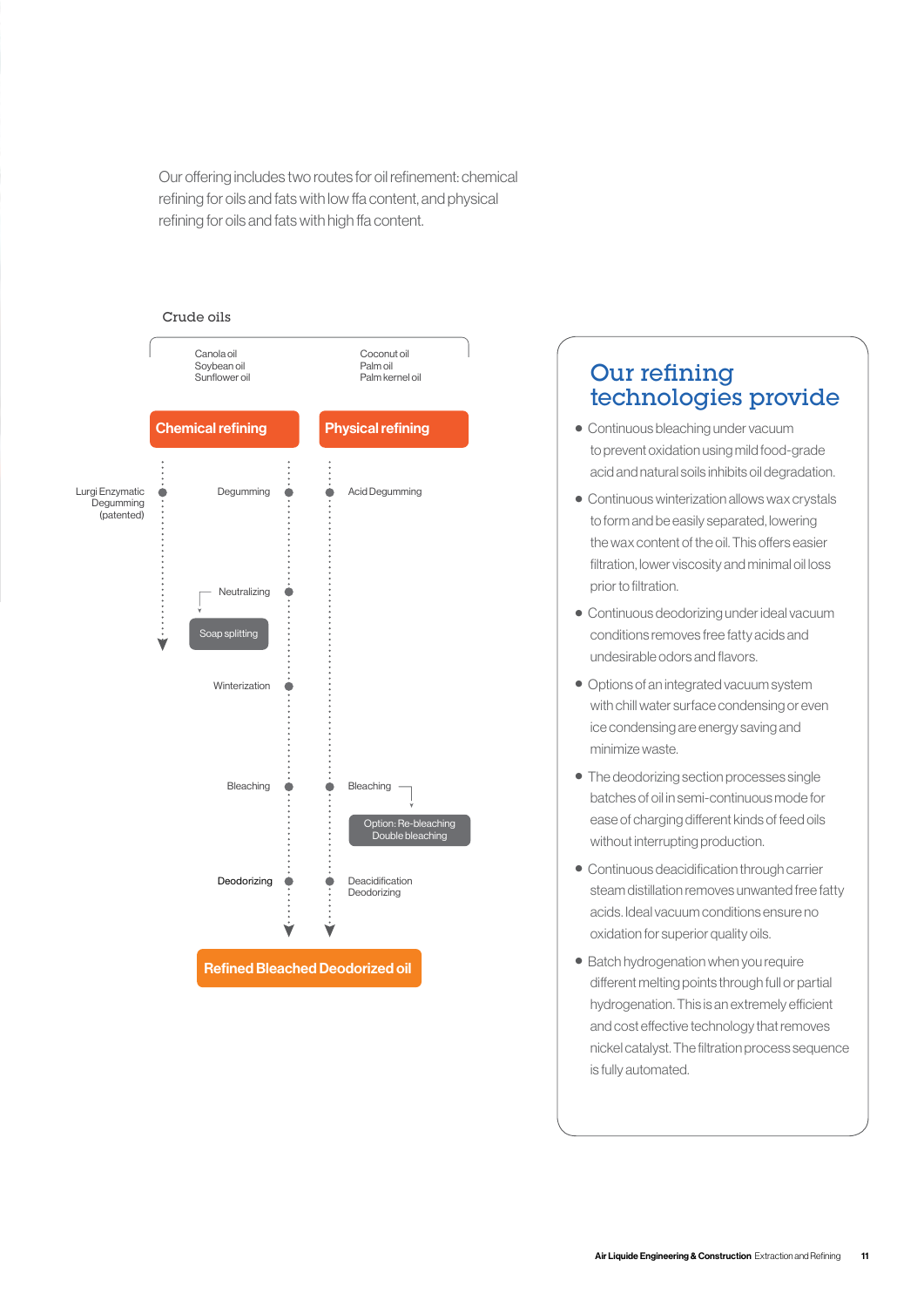

#### Customer commitment

## Evolving with you

#### Continually stepping up our game

Air Liquide Engineering & Construction, through its Lurgi extraction and refining technologies, provides customers with a range of plant options designed to maximize your efficiency, improve the quality of your product and help minimize your operating costs.

All of the components of our plants are manufactured to the highest standards and are backed by the reliability of a firm with over a century of experience behind it.

### You help to make us better

Since acquiring Lurgi technologies in 2007, Air Liquide Engineering & Construction continues to build on the knowledge we gain from our customers.

The great strides we made in over a quarter century of extraction and refining technology, notably with our sliding cell extractor, arose from our customers' needs for flexibility, ease of operation and greater efficiency.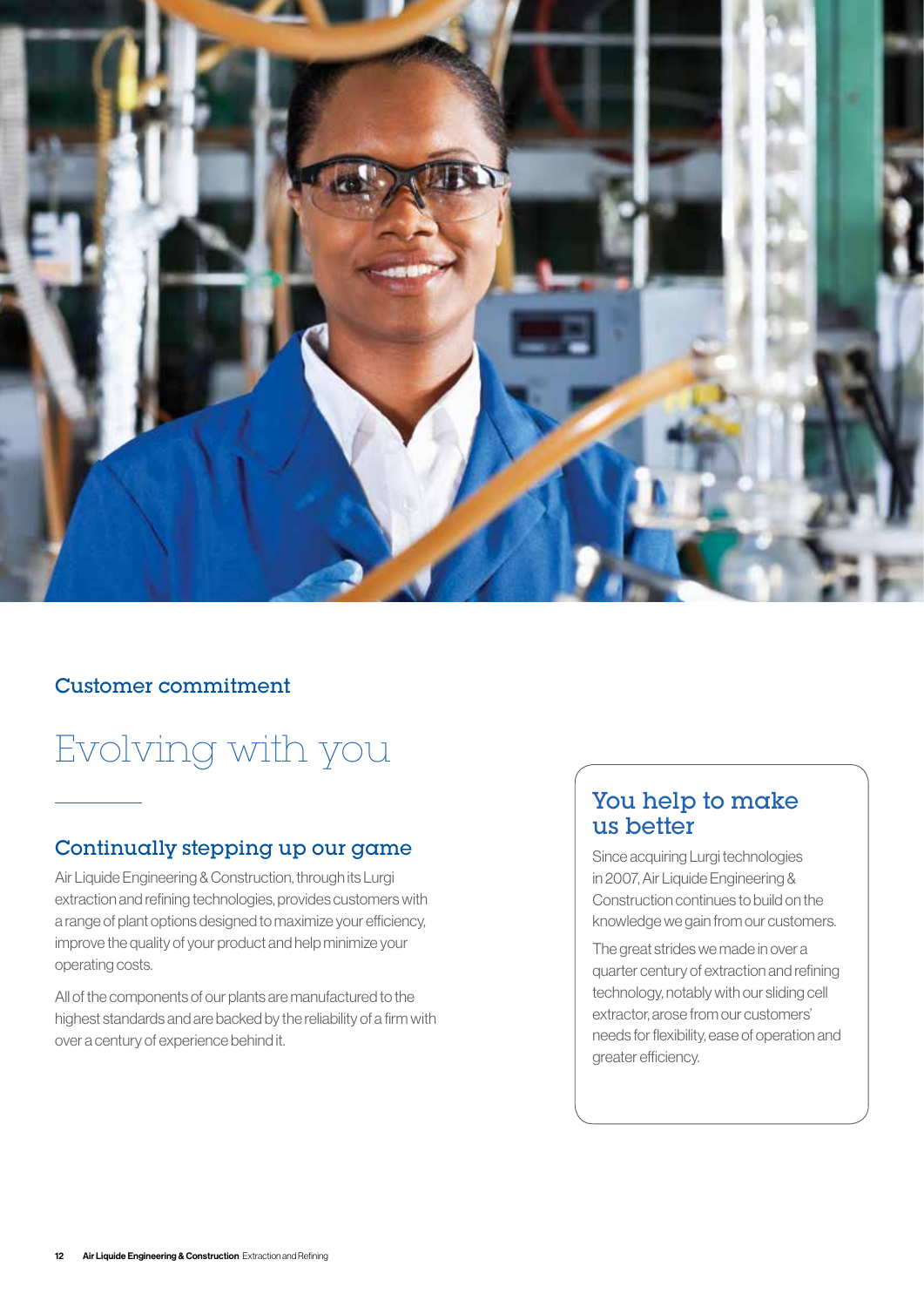### Execution capabilities

Thanks to our network of engineering and manufacturing centers, Air Liquide Engineering & Construction is able to offer effective project management and execution close to customers and vendors.

One of our key engineering centers specializing in Extraction and Refining is headquartered in Kuala Lumpur, Malaysia. JJ-Lurgi Engineering is a joint venture between Air Liquide Engineering & Construction and Jebsen & Jessen South East Asia. JJ-Lurgi together with its counterpart in Shanghai, China boasts over 25 years in designing, engineering and constructing process plants for customers worldwide and serving a rapidly growing in Asia/Pacific market.

We have delivered more than 300 extraction and refining facilities, ranging from 100 TPD to 5 000 TPD. Customers can rely on our multidisciplinary project teams, all of whom have direct knowledge of the markets they serve. We deliver the latest competitive extraction and refining technologies, that are reliable, safe and extremely efficient.



# End-to-end expertise

### Ease of implementation and operation

The breadth of our experience with our clients means that our Lurgi technologies have evolved to cover every aspect of natural oil refining. Our units are designed to optimize your production system while minimizing your costs and offers zero waste steam generation with features like heat recovery and automated filtration.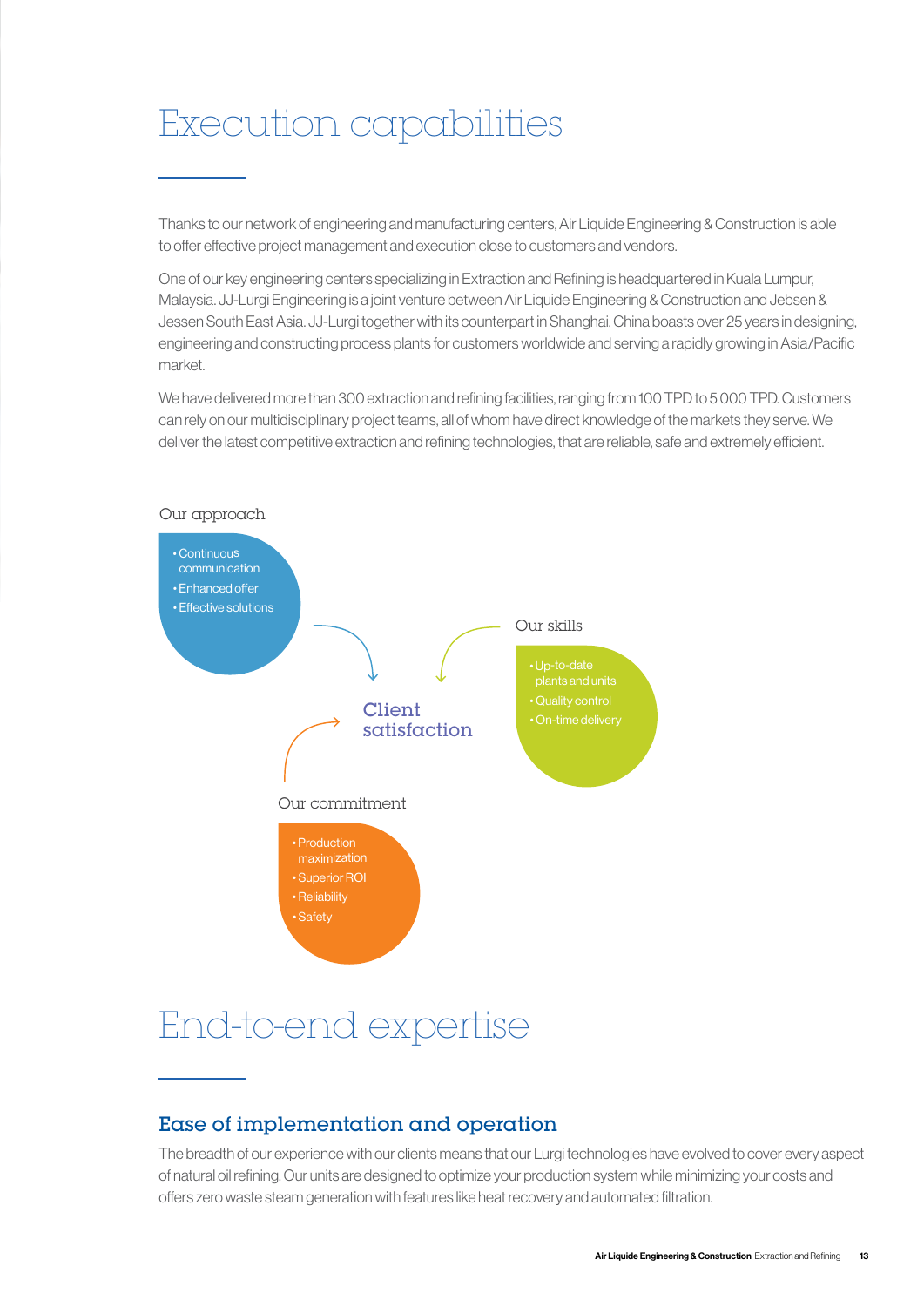

Air Liquide Engineering & Construction extraction and refining technologies are the frontier of the industry.